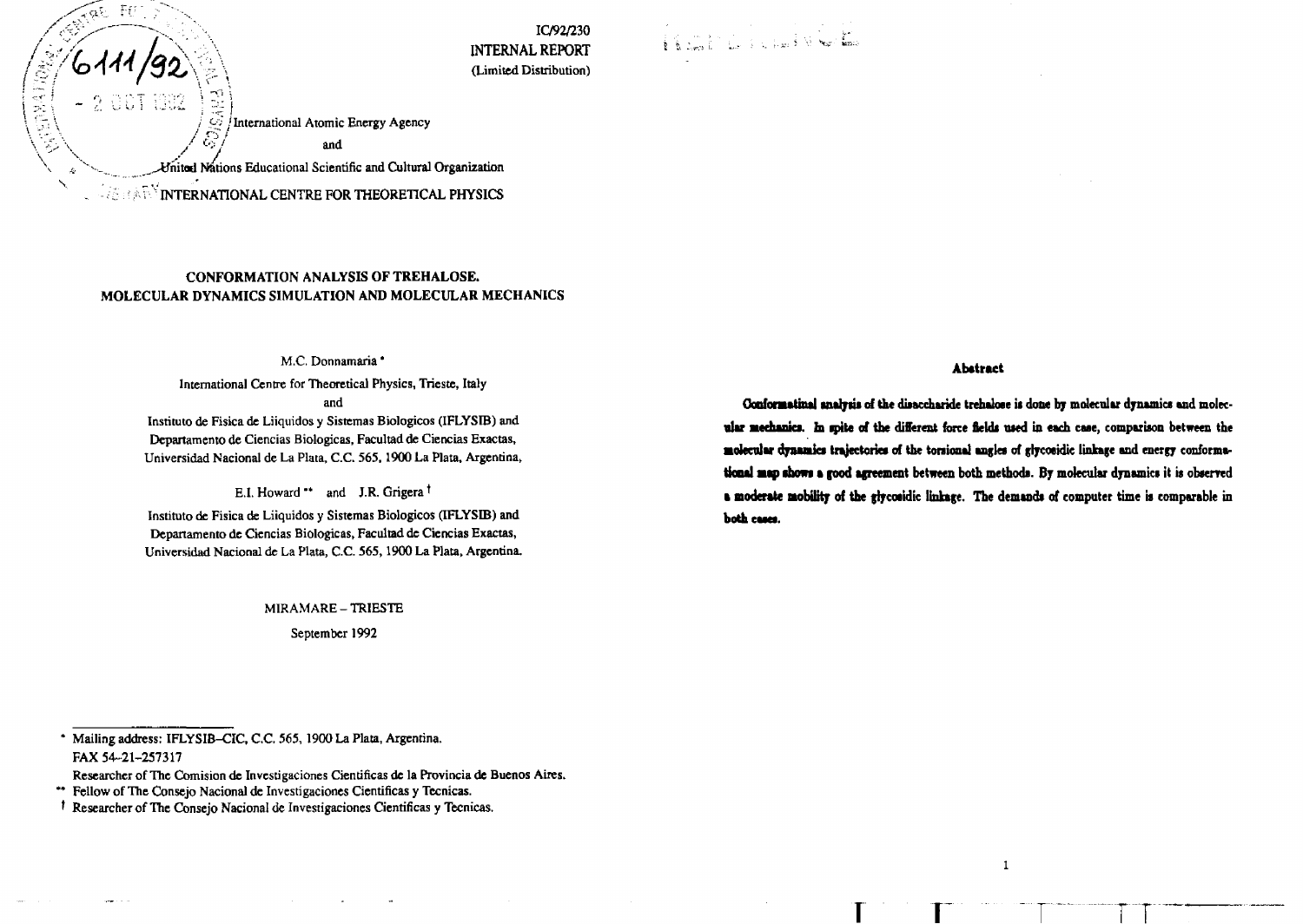# *1* **Introduction**

À.  $\mathbf{t}_i$ 

4  $\mathbf{r}$  $\mathbf{L}$ 

L.  $\mathbf{t}$ ÷,

ì  $\mathbf{t}$  **Conformation of oligo and polywccbarides, betides the particular conformation of the monomen,** is characterised by the torsional angles of glycosidic linkage. For most disaccharides two dihedral **ingles characterise the rotation of the residues around their bonds to the oxygen of the glyeosidic** linkage. The conformation corresponding to the global energy minimum, as well conformational maps are the usual output from molecular mechanics. If such maps contain enough data, covering **moat of the •,** *j* **plane, it b possible infer the moat probable conformation, Fbr favorable cases of multiple minimum maps Cor wich the their free energy can be estimated, it may be also available the equilibrium distribution of states and the interconversion rates between conformers (lj. Molecular dynamics, on the other hand, gives the information as temporal trajectories and, if the time span of simulation is enough, allows to obtain the life time of each possible conformation. In both ewes one may expect that the results are sensitive to the force field used. This is partially true and there are aspects that are much insensitive to changes in the interaction potential. Fbr instance, the location of minima in molecular mechanics are almost independent of force field, while the interconvenion rates are drastically affected. Other aspect to be carefully considered is the we of torsion potentials that may favor some particular conformation.**

**hi the present paper we have considered the conformation of the trehalose (a-D-glucopyranosil-** (1-1)-a-D-glucopyranose) by molecular dynamic simulation (MD), mass weighted molecular mechanics (MWMD) [2], and molecular mechanics (MM). The selection of trehalose is based on its **important properties as life-protector in water stress. It is considered as responsible of survival of the so-called** *nturrtetion planU* **as well of some highly resistant insects to dryness. It has also properties as a cryo-protector.**

**The results agree well between the two method studied, although the ratio between computer cost and information favored the molecular dynamics studies.**

## **2 MethodB**

**Molecular dynamics simulation was performed by using the GROMOS package (Biomos n.v., Qronmgen-Zurkh) running in a VAX 11/760 and molecular mechanics calculation was done with MMl(ST) (Tripos Assoc-InC' St. Louis) in a 886 personal computer with mathematical co-processor.** See Figs.l and 2 or in the personal computer using PL0T88 (Plotworks Inc., Ramona).

### **3 The model**

**Figure 1 shows an schematic diagram of trehalose used in the simulation.**

For molecular dynamics simulations united atoms were considered for OH and OH2. Bond length were fixed and the 401 ring conformation of each monomer was kept by using improper torsion potential. No torsional potential were used for the atoms involved in the glycosidic linkage **nor for the alcohol groups. Force field parameters correspond to the used by Brady [4] for glucose and atom charges were reduced 1/10 from the data provided by him. This reduction introduces an 'elective' dielectric constant of the environment of 100, and is necessary since the original charges** were used with explicit water molecules in the system. United atoms bear the net charge of all its **components. Only one molecule was simulated in an infinite box at constant temperature.**

For the mass weighted molecular dynamics the atoms masses and temperature were scaled  ${m_i = \omega m_i, T = \omega T}$ . Bond angle potential constants were also increased.

**The molecular mechanics calculation were done using the force field provided by the MM2(87)** and explicit hydrogens. It is worth to note that the glycosidic linkage angles here are affected by **• tonka potential. Charges are the tame as in MD.**

# **4 Results and Discussion**

**Figure It) shows the trajectory of dihedral angles \* (CJa-Cla-06-Clb) and \* (CJb-Clb-06-CIa) tor • molecular dynamics run of 100 ps after equilibration. Only a limited number of points are** taken for the plot. Averaging over 100 ps we have  $\Phi = 224.9$  (RMS= 14.8) and  $\Psi = 224.7$ **(RMS-16.B).**

**During the 100 ps only one conformation is accessed (besides the obvious fluctuations). This • a y be due to the true existence of op)j one probable conformation or the low transition probability. Recently Mao of nl [2] [3] have introduced a mass-weighted molecular dynamics method for the** 

#### **Figure 3:**

rotations become larger and, therefore, the probability of crossing energy barriers increase. As **a result, for • given tuntlation time the available conformations are more easily accessed. An** increases in the force constant of angle and bond potentials is necessary.

We have performed MWMD for the same model of trehalose fixing the scale parameter  $\omega = 10$ and the bond angle potential constant equals to 4000.0 keal/mol/rad<sup>2</sup>. Bond length were, as in MD, kept fixed using the SAHKB procedures.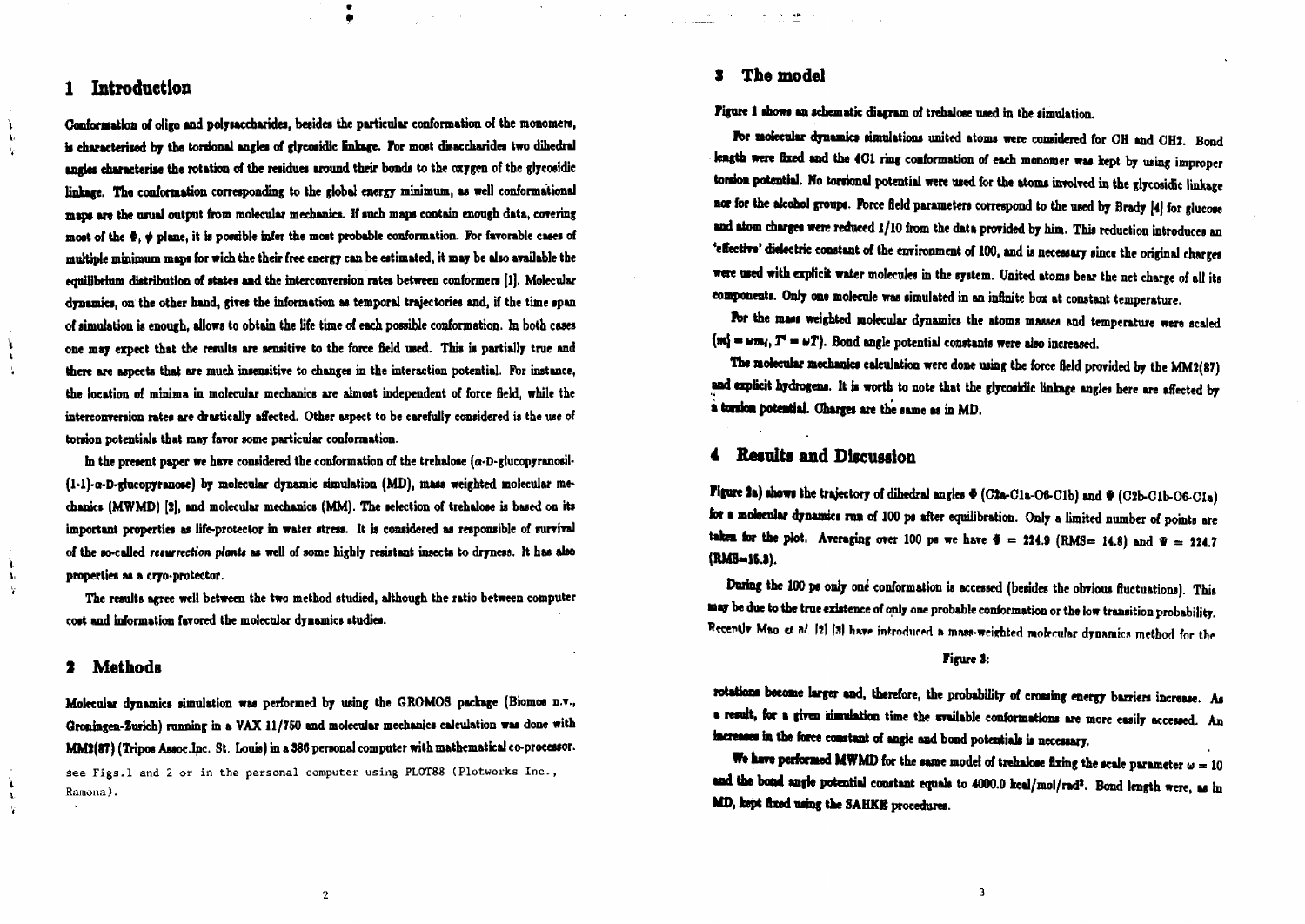Figure lb **showi** the **•** and **•** trajectories during 100 pi for the MWMD simulation. Even for this case both angles fluctuates around a single value, which means that only one predominant **conformation it accessed. The sample frequency for plotting producei a partis) filtering of fat movements showing dearly that the low frequency fluctuation for both angles are out of phaie.** This effect seems to appears also observed for the regular MD, although it is not easely observed **is fig. la).**

**A total number of 144 conformation were considered for minimising the energy with MM!.** The pair of angles  $\Phi$ ,  $\Psi$  were fixed and then search for minimum energy adjusting the rest of the geometry. This procedure is part of the options of MM2 program. A 3D plot of the results is shown **in figure 8.**

The global minimum corresponds to  $\Phi = 200.4$  and  $\Psi = 198.2$  with  $E = 21.57$  Kcal/mol. **Figure 4 shows the contour plot of the same data in which a number of angle trajectories of MD conformations are superimposed.**

**The agreement between MD and MM good, in ipite of the different force fields. It is important to noted that the discrepancy may be due to the faet that the torsion potentials of MM) hare a Btmimum at MO\* while lor MD the torsion potential! become only form atom-atom interaction. In** the case MM3 the existence of a relative deep well in the torsion potentials may force the equilibrium to lower values. This bias in the remits is the reason for which we claim against the use of torsional potentials in performing conformational analysis [5], [6], [1]. Another source of discrepancy may be the rigidity of the monomers in the MD simulation. Having the units in one rigid conformation **does not decreases the computer time per time step, howerer we adopt this approach in order to restrict the conformation analysis to the movement of glycosidic linkage.**

**The computer time for 100 pg MD simulation is of the order of 300 minutes and 540 for MWMD** 

in a 386 machine with mathematical co-processor 323 minutes. A benchmark for these machines **gives about sizt time faster processing in the 386 compared with the VAX/750,** *i.e.* **the complete map will takes about 1000 minutes in the VAX.**

### **5 Conclusions**

**Either molecular dynamics and molecular mechanics seems to provide the same results of the most probable conformation of trehalose. This conformation is not critical dependent on the force field, as has been reported earlier [7]. Molecular dynamics hare the obvious advantage of giving detailed information on the flexibility of the molecule and, comparing the computer time of one and another method, seems to be the better option. It has been shown that conformation of polyalcobols is strongly dependent on the nature of lolvent explicit included in the simulation [B|. This situation should be tested for oligo and polysacchnrides and is being done for treahlose in our laboratory.**

4

# **6 Acknowledgements**

**One of the authora (MOD) would like to than Profeaeor Abdua Salam.The International Atomic Energy Agency and UNESCO for Hospitality at the International Center of Theoretical PhyalcB, Trieete. We wioh to thank to Profs. H.J.Berendeen and W.van Gunsteren for allowing the use of QROMOS package. The help of Lic.E.Tolosa is gratefully acknowledge.MCD la Member of the Carrera de Inveetigador of the Comieion de Investigaeiones Cientificaa of the Province of Buenos Aires, Argentina (CIC).EIH ia fellow of CONICET and JBG member of the Carrera de Inveetigador of CONICET.**

### **References**

- **jl] franks, F; Grigera, J.R. En** *Water* **Science** *Rnitw* **5; Pranks, F., Ed.; Cambridge University Press: Cambridge, 1990; P187.**
- **[1] Mao, B.; Friedman, A.R.** *Biophfi. J.* **1TOO,** *58,* **SOS.**
- **[3] Mao, B.** *Biophyt. J.* **1W1, W, 611.**
- *\i\* **Sookhee, N.; Giunmona, A.; Field, M.; Brady J.** *Carbohydrate Ra.* **W88,** *IS",* **107.**
- **|6j Grigera, J.R. Ia** *CmfvUt UodeUnt of Ctrbokydntt Uokadtr,* **French, A.; Brady** *i.* **Ed.; Am. Chem. Soc: Washington DO, 1990; pISt.**
- **|Tj Melberg 3.; Rasmussen K.** *Garbohfinte Ru.* **10T9,** *68,* **27.**

5.

**r r <sup>T</sup> IT**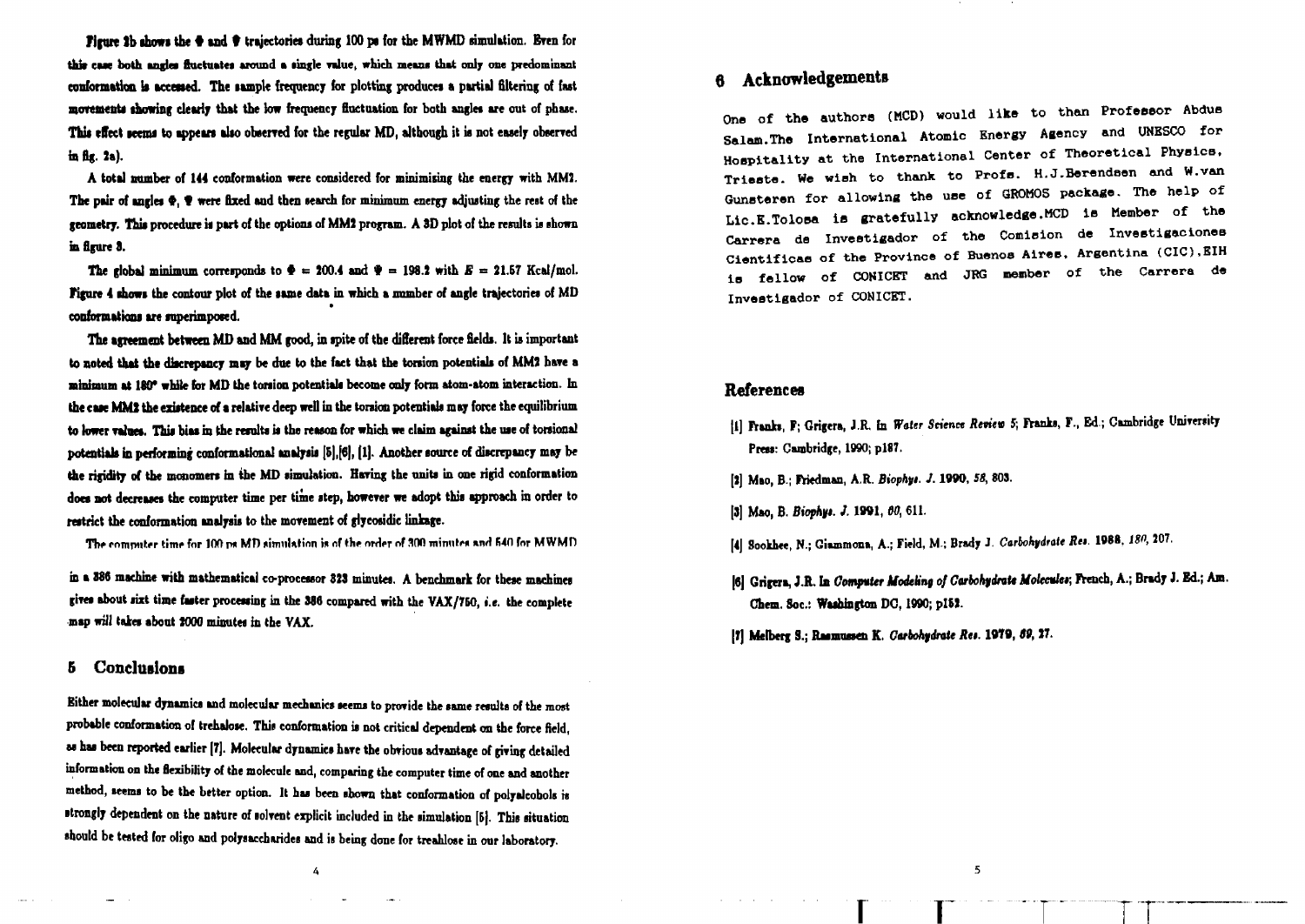## **Figure captions**

silah mula perb<del>er</del>ta<del>n</del>

Fig. 1. Scheme of trehalose. Hydrogen atoms are omited.

 $\mathbf{t}$ 

١Ì.

 $\mathbf{I}$ 

Fig. 3. Trajectories of --  $\Phi$  and ...  $\Psi$  during 100 ps simulation for: a) Molecular Dynamics (MD); b) Mass weighted molecular dynamics (MWMD).

Fig 3. Three dimensional plot of the energy surface for trehalose in function of the two characteristics dihedral.

Fi4. 4. Contour plot of the energy surface obtained from MM2 and part of dihedral trayectories obtained by MD. The cross indicates the global minimum obtained by MM2, energies in Kcal/mol.

6



 $\mathbf{7}$ 

The control of the second and continues when you are a substitute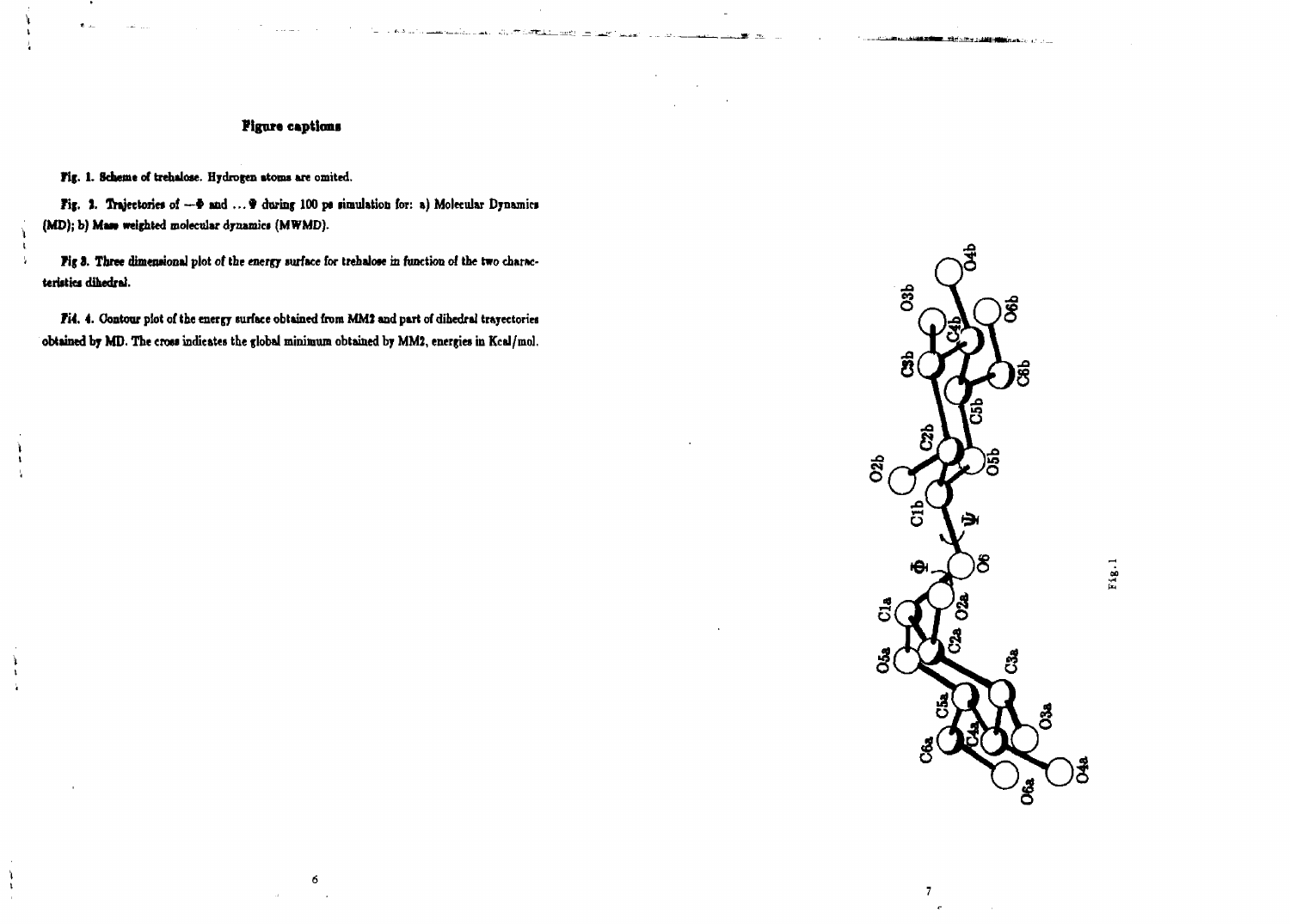

ł

İ